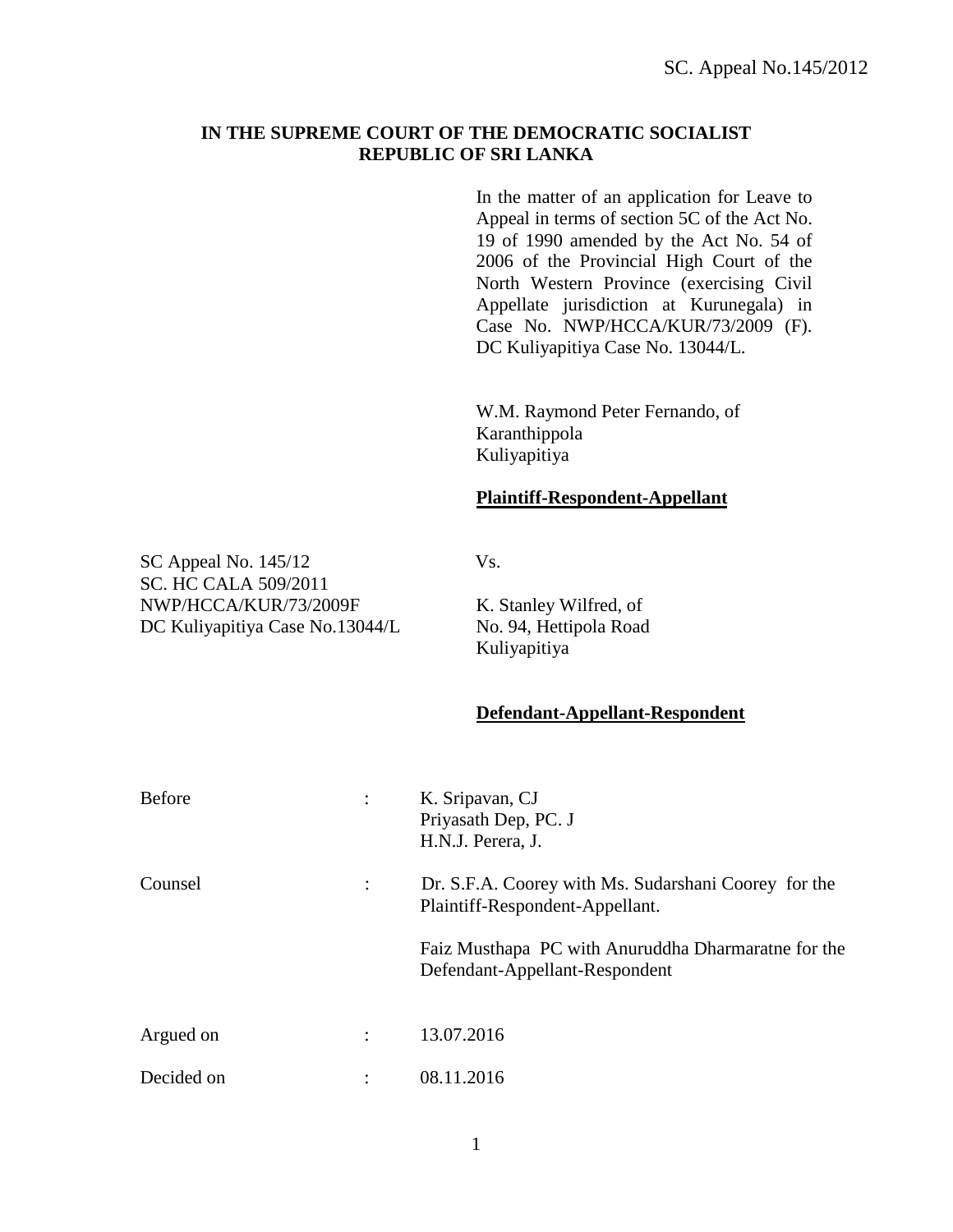## **Priyasath Dep, PC. J**

- 01. The Plaintiff –Respondent- Appellant (herein after referred to as the 'Plaintiff') instituted action in the District Court of Kuliyapitiya in Case bearing No. 13044/L against the Defendant –Appellant –Respondent. (herein after referred to as the 'Defendant'). The learned District Judge gave judgment in favour of the Plaintiff. The Defendant being aggrieved by the judgment filed an appeal to the Provincial High Court of North Western Province holden in Kurunegala in Case bearing No. NWP/HCCA/KUR/73/2009F. The learned Judges of the High Court set aside the judgment of the District Court and dismissed the Plaintiff's action. Being aggrieved by the judgment, the Plaintiff filed a leave to Appeal Application and obtained Leave.
- 02. The Plaintiff in his Plaint averred that;
- i) The land described in the  $1<sup>st</sup>$  schedule to the plaint which is  $18\frac{1}{2}$  acres in extent was at one time owned by three brothers namely: Warnakulasooriya Mahalekamge John Fernando, Warnakulasooriya Mahalekamge Kasmeru Fernando and Warnakulasooriya Mahalekamge Peduru Fernando.
- ii) The land referred to in the first schedule was amicably partition among the three co owners and each co-owner became entitled to 1/3 of the land and the father of the Plaintiff Warnakulasooriya Mahalekamge John Fernando thus became entitled to 1/3 of the land which is described in the Second schedule to the Plaint.
- iii) Warnakulasooriya Mahalekamge John Fernando by his last will which was proved in the District Court of Kuliyapitiya in Case No 4962/T bequeathed his share of the land to his son the Plaintiff who became the owner of the land described in the 2<sup>nd</sup> schedule to the plaint.
- iv) The Plaintiff from time to time sold portions of land and what remain with him is described in the 3rd Schedule to the plaint which comprised 3 Roods and 20.05 Perches in extent.
- v) Warnakulasooriya Mahalekamge John Fernando in 1942 had given leave and license to Jeramius Fernando, the father of the Defendant who had been an employee of his to occupy the hut in a portion of land within the  $2<sup>nd</sup>$  schedule to the Plaint which is presently falling within the land now referred to in the  $3<sup>rd</sup>$  schedule to the Plaint.
- vi) Jeramius Fernando lived in the house with his wife and children including the Defendant until his death in 1985. After his death the Defendant chased out his mother and sisters and occupied the house.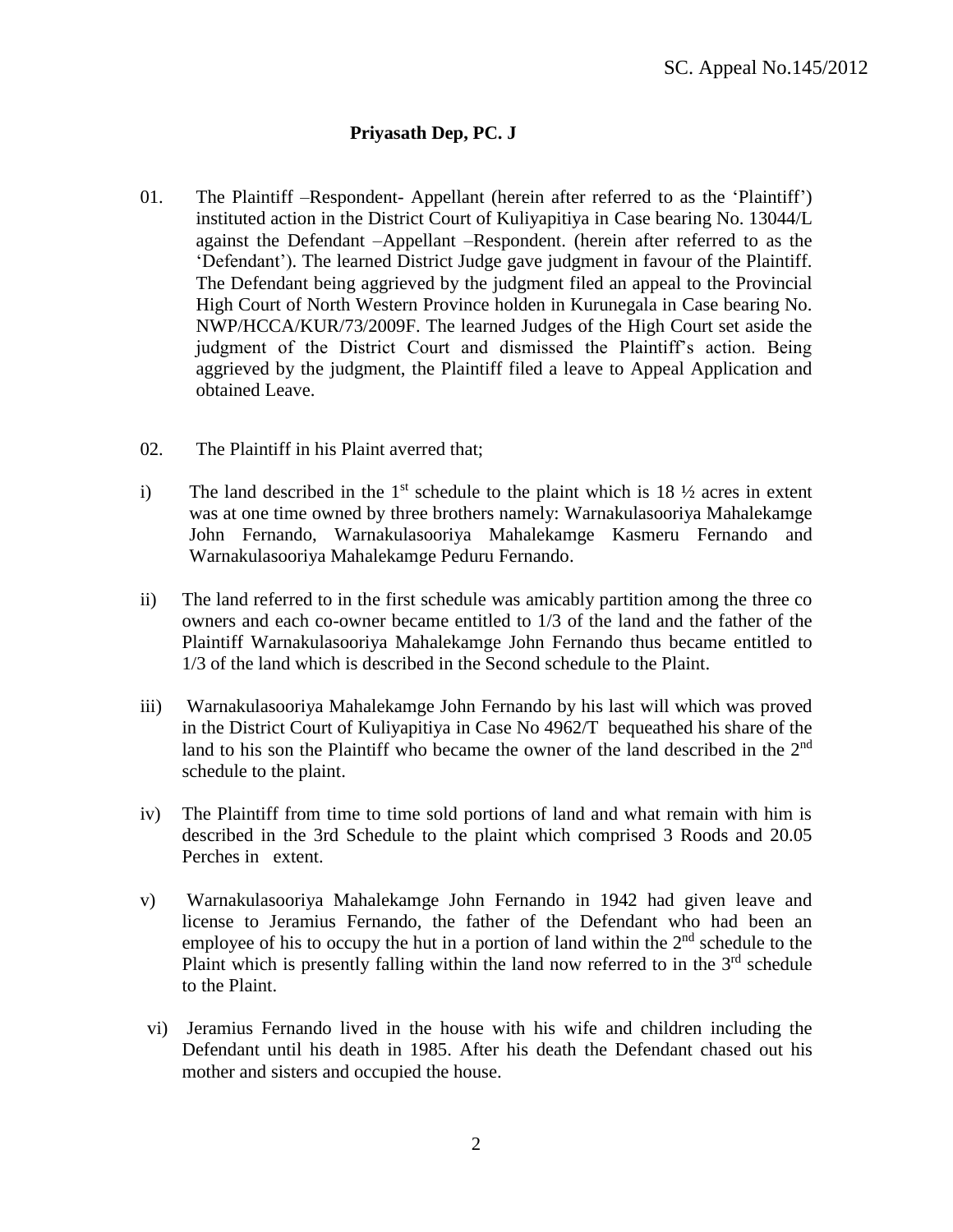- vii) The Defendant on or about August 1993 without the consent of the Plaintiff started to build a permanent house on the rear side of the hut situated on the land described in the 3<sup>rd</sup> schedule to the plaint.
- viii) The Plaintiff objected to the construction of the house and a dispute arose between the parties and the police filed action in the Magistrate Court of Kuliyapitiya in Case No3775/66 under section 66 of the Primary Court Act. The Court made order restoring the possession to the Defendant.
- ix) The Plaintiff thereafter instituted this action against the Defendant. The Plaintiff sought the following reliefs:
	- (a) Declaration of title to the land more fully described in the  $3<sup>rd</sup>$  schedule to the plaint,
	- (b) Ejectment of the defendant and all those who are holding under him.
	- (c) Damage in a sum of Rs. 25,000/- up to the date of filing the plaint, and
	- (d) Costs of suit and such other reliefs as to court shall deem meet.

The Defendant in his answer stated:

- 03. The Defendant whilst admitting that he is living in the given address, denied that he is in possession of a portion of land described in the third schedule to the Plaint. The Defendant further averred in his answer that his father Jeramious Fernando had been an employee (driver) of Warnakulasooriya Mahalekamge Kasmeru Fernando (one of the co-owners of the land described in the  $1<sup>st</sup>$  schedule to the Plaint) who permitted him to reside in the land and that the said Jeramious Fernando had been living in the land with his family since 1942. The said Jeramious Fernando had prescribed to the land in question and as the Defendant being one of his children, he too has prescribed to the land in question. The Defendant in his answer stated that the Plaintiff should get his land properly surveyed and produce a survey plan to identify his land.
- 04. In addition to his plea of prescription, the Defendant also took up the position that if the Defendant is in occupation of the land with leave and license of the Plaintiff as stated by the Plaintiff, the Plaintiff should take steps according to law to send a notice to quit. The Defendant stated that due to this reason, the Plaintiff cannot have and maintain this action.
- 05. The Defendant in his answer prayed for:
	- (a) Permit him to join other members of his family who also had prescribed to the land as Defendants.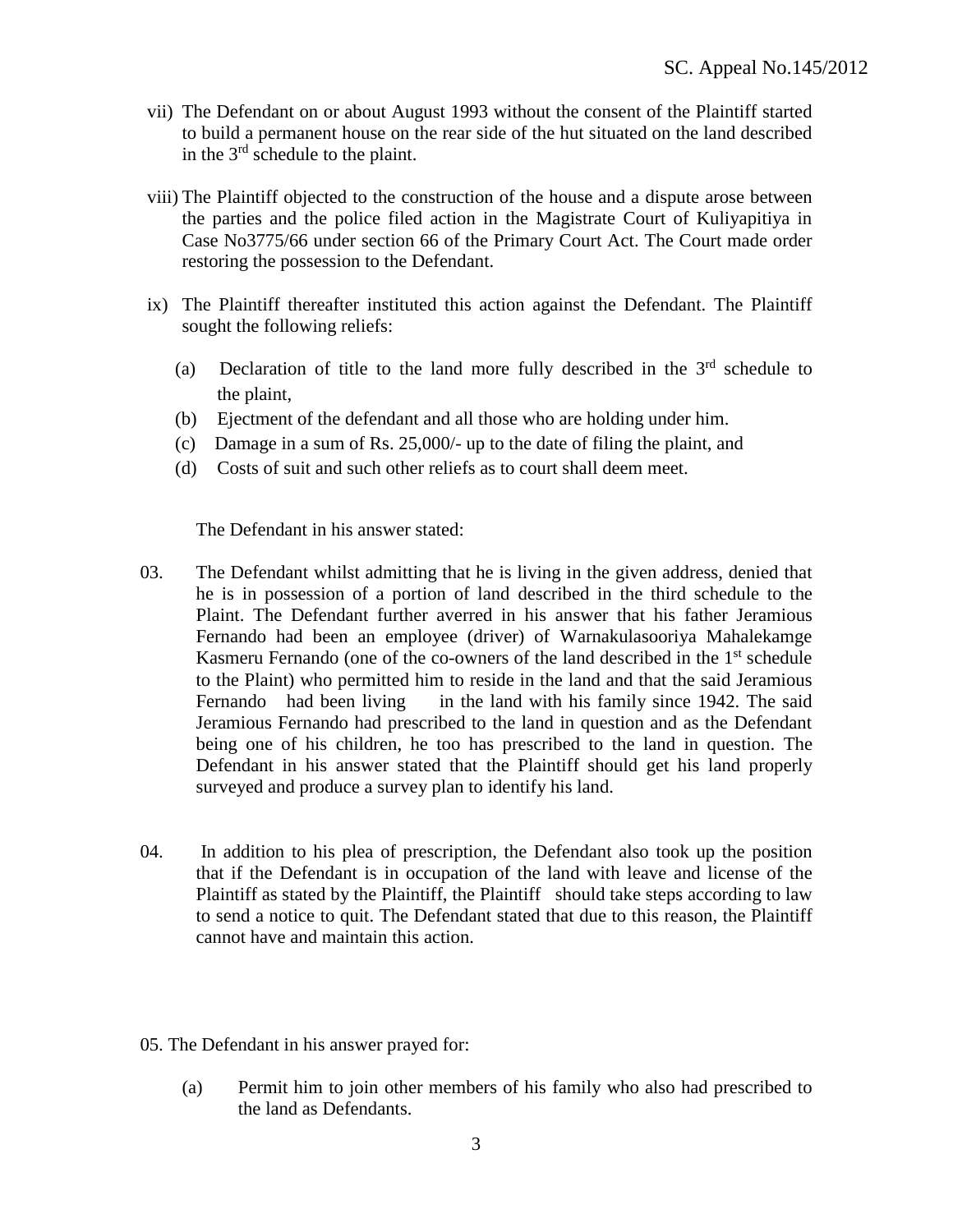- (b) a declaration that he and members of the family had prescribed to the land which they are in possession.
- (c) dismissal of the action of the plaintiff
- 06. At the trial the following admissions were recorded.
	- 1. Jurisdiction of Court
	- 2. A case was filed in the in the Magistrates Court of Kuliyapitiya bearing No. 3775/66.
	- **3.** The Defendant was given possession of the land in dispute by the judgement of the said case.
	- **4.** The Defendant's father one Jeremious Fernando was employed as a driver under Kasmeru Mudalali
	- **5.** Jeremious Fernando had died.
	- **6.** The Plaintiff's father is John Fernando.
- 07. The case proceeded to trial on 22 issues. Thirteen issued were raised by the Plaintiff and 9 issues were raised by the Defendant.
- 08. The action filed by the Plaintiff against the Defendant is a re-vidicatio action. In order to succeed in his action, he has to establish the title to the land, identity of the land and that the defendant is in unlawful possession of the land.
- In *Wanigaratne Vs. Juvanis Appu* it was held that:

"in an action re vindicate the plaintiff must prove and establish his title. He cannot ask for a declaration of title in his favour merely on the strength that the defendant's title is poor or not established."

This decision was followed in Dharmadasa Vs. Jayasena (1997 3 SLR 327), Lathif Vs. Mansoor (2010 2 SLR page 332) and several other cases.

- 09. In order to prove his case, the Plaintiff himself gave evidence and called Licensed Surveyor Ranjith Yapa, Kumara Seneviratne, representative of the Registrar, District Court of Kurunegala, B.A. Meththananda, representative of the Secretary Kuliyapitiya Urban Council and one Simon Singho Kotalawala and read in evidence documents marked Pe 1- 16 (G).
- 10. The Plaintiff in his evidence stated that his father Warnakulasooriya Mahalekamge John Fernando, Warnakulasooriya Mahalekamge Kasmeru Fernando and Warnakulasooriya Mahalekamge Pedruru Fernando became the owners of the land by virtue of the deeds marked P11 and P12. His father Warnakulasooriya Mahalekamge John Fernando died leaving a Last Will wherein he bequeathed the property to the Plaintiff. The last will was proved in DC Kuliyapitiya 4962/T and thereby he became co-owner of 1/3rd of the property depicted in schedule 1. Thereafter this land was amicably partitioned and he became the owner of Lot B which is depicted in schedule 2 of the plaint.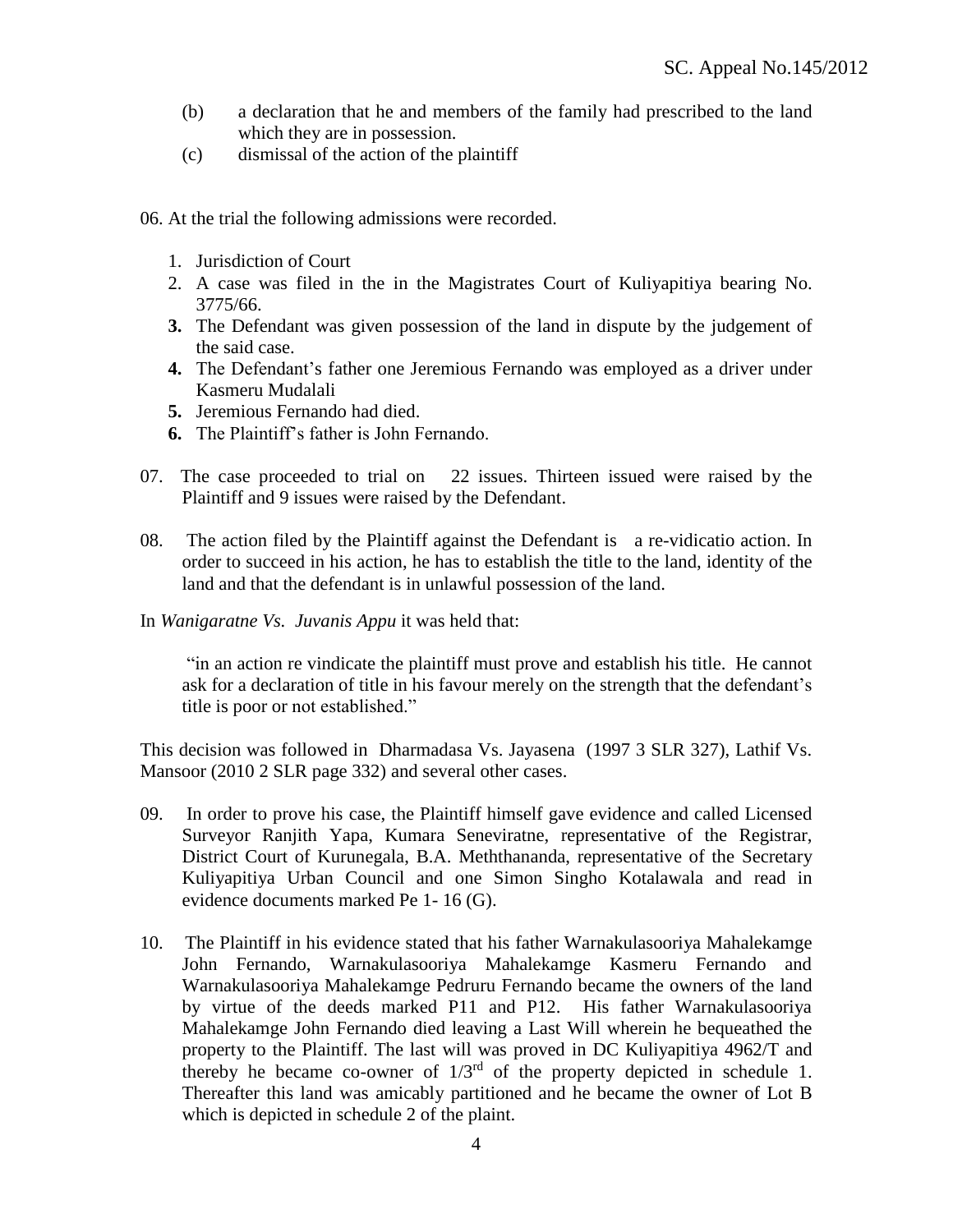- 11. The Plaintiff from time to time sold portions of this land and what remains is depicted in schedule 3 to the Plaint and the extent is 3 roods and 20.5 perches. Before the institution of the action he got this land surveyed by Licensed Surveyor Y.M. Ranjith Yapa who prepared the plan No. 7173B which was marked as P1. In the course of his evidence, the Plaintiff also marked as P9 the Plan No.3120 made by G.A.N. Gunasiri, Licensed Surveyor dated 10/01/2003 on a commission issued by the Court on the application made by the Defendant.
- 12. Plaintiff stated that the defendant is occupying a portion of the land belonging to him within the land depicted in schedule 3 to the plaint. He stated that the Defendant's father occupied the portion of the land initially with leave and license of his father and thereafter under him.
- 13. In the year 1993, the defendant started constructing a new house behind the hut occupied by him and as a result a dispute arose between the parties and the matter was referred to the Magistrate Court. In the Magistrate Court case bearing No. 3775/66 the possession was given to the Defendant. Thereafter the Plaintiff filed this action to vindicate his title and to evict the Defendant from the land described in the third schedule.
- 14. Licensed Surveyor Y.M. Ranjith Yapa who was summoned by the Plaintiff gave evidence to the effect that he on the request of the Plaintiff surveyed the land depicted in the third schedule and he prepared the plan No. 7173B which was marked as P1. The extent of the land is given as 3 roods and 20.5 perches. The land was divided into 2 lots and the defendant is occupying a portion of the land on the northern side of lot 2.
- 15. The plaintiff summoned B.H. Meththananda, an officer of the Kuliyapitiya Urban Council, who gave evidence regarding the entries made in the assessment register pertaining to the land and premises bearing assessment No. 94 Hettipola Road, Kuliyapitiya. He produced a certified copy of the Rates Register marked P2. According to the Register from 1959 to 14.07.1996 the owner of the premises bearing assessment No. 94 which had a cadjan thatched house was W.M.J. Fernando (father of the Plaintiff). The defendant's name Stanley was inserted in the register as the owner of the premises from 1996.07.15onwards. The defendant after obtaining possession from the Magistrates Courts, on the strength of the order got his name entered as the owner of the premises and the house was described as a cadjan thatched house. From the year 2000 the house was described as 'tiled house' instead of cadjan thatched house.
- 16. The Plaintiff made a complaint to the police on  $20<sup>th</sup>$  August 1993 which was marked as (P 14A) when the defendant started to construct a new house. The defendant in his statement to the police admitted that he is occupying a portion of land belonging to the Plaintiff. However, he took up the position that he and his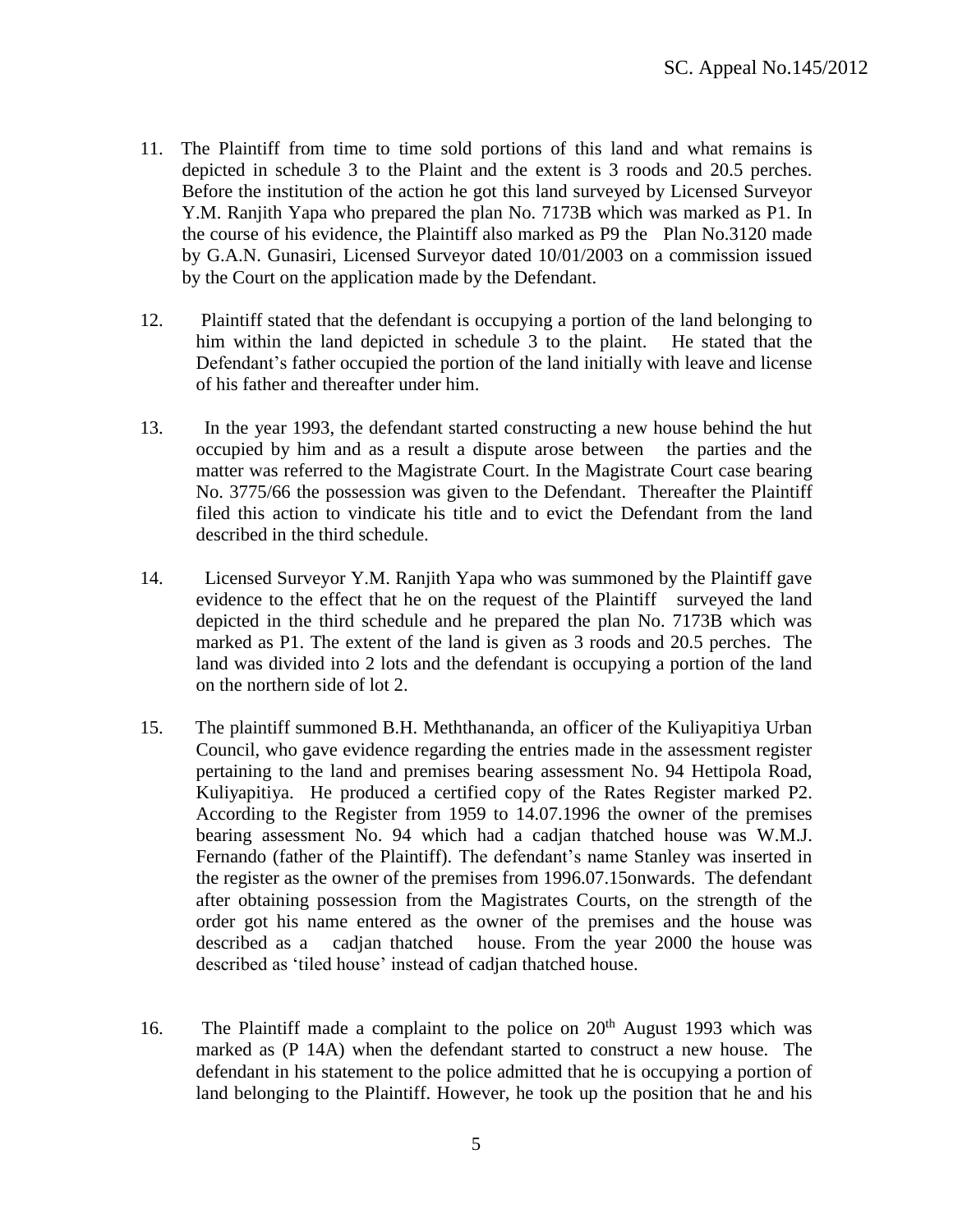predecessors had prescribed to the land. (P14 D). The Plaintiff closed his case reading in evidence "Pe 1" to "Pe 14g".

- (17) Thereafter the Defendant gave evidence. The Defendant denied that he is in occupation of a portion of land belonging to the Plaintiff. He stated that his predecessors and he prescribed to the land depicted in the Plan No.3120 made by G.A.N. Gunasiri Licensed Surveyor.
- (18) The Defendant marked as V11 a Transfer Deed No. 1949 dated 12-02-1996 attested by G.P. Gunathileke, Notary Public by which the Defendant had transferred the land in question to one Mary Lily Violet. The Defendant had transferred 14 perches by the said Deed which is out of six acres and three perch land. According to the schedule the transfer is in respect of the land and premises bearing assessment no 94, Hettipola road. This transfer was subject to the condition that it will be transferred back to the Defendant.
- (19) The learned Counsel for the Plaintiff submitted that the extent of land in the schedule which is a larger land is exactly the extent given in the  $2<sup>nd</sup>$  schedule to the Plaint. It was submitted by the learned Counsel for the Plaintiff that it is abundantly clear that the Defendant is residing in a portion of the land belonging to the Plaintiff
- (20) The learned trial judge in his judgment had commented on the contradictory positions taken up by the Defendant regarding the extent of land claimed by him based on prescription. In his answer dated 05-03-2002 he had taken up the position that Kasmeru Fernando, an uncle of the Plaintiff under whom Jeramius Fernando, the Defendant's father was employed permitted his father to reside in 6 perches of land which the defendant claims that his father and family members had prescribed. In the Plan No. 3120 dated 10-012003 prepared by Licensed Surveyor Gunasiri, relied on by the defendant and in his evidence he claims that he is occupying 20 perches of land. However, this being a re vindicate action Plaintiff cannot rely on the weaknesses of the defendant's title.
- (21) The learned District Judge rejected the plea of prescription put forward by the defendant. The learned District Judge held that only in 1993 the defendant disputed the title of the Plaintiff when he started to construct a new house to which the plaintiff objected to. The Plaintiff instituted this action on  $19<sup>th</sup>$ September 2001.
- (22) The defendant raised an objection to the maintainability of the action. The Defendant in his answer took up the position that the Plaintiff cannot maintain the action due to the failure on his part to issue a quit notice as the Plaintiff had claimed that the defendant is a licensee. Learned Judge correctly held that as the defendant had denied the title of the Plaintiff, there is no legal requirement to terminate the license or to send a quit notice. The learned District Judge relied on the judgements in Fredrick vs Mendis 62 NLR 471, Sundra Amal vs. Jusey Appu 36 NLR 400.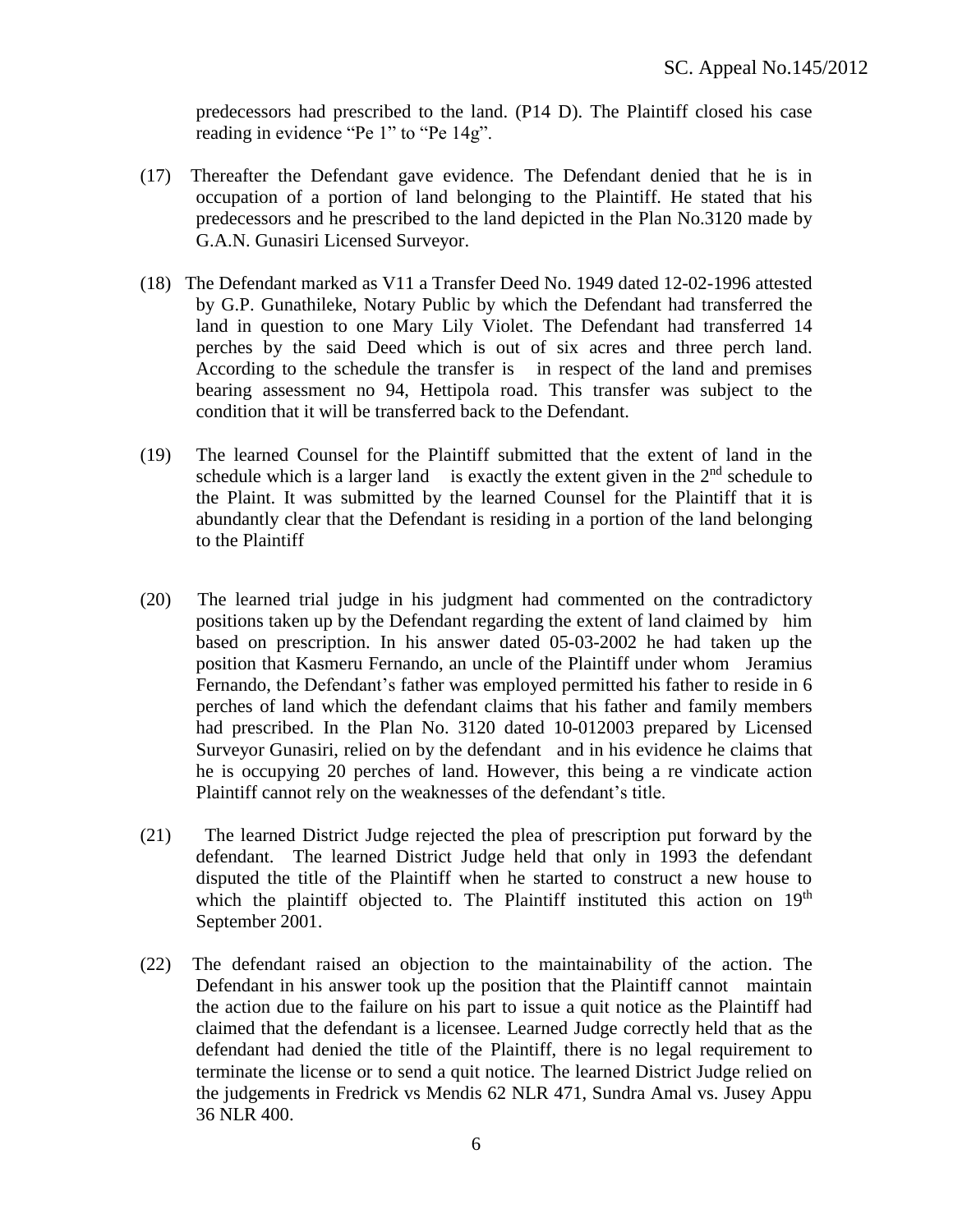- (23) After both parties filed their written submissions, the learned District Judge in his judgment held with the Plaintiff and gave judgment in favour of the Plaintiff.
- (24) Being aggrieved by the said Judgement, the Defendant appealed to the High Court of North Western Province. After hearing the arguments, the learned High Court Judges held that there is no evidence that the Defendant is in occupation of the land in dispute or whether the Defendant is residing within the boundaries as described in the 3<sup>rd</sup> schedule to the Plaint. The learned Judges held that this could have been easily ascertained by superimposing one plan on the other. The learned High Court Judges allowed the appeal of the Defendant and the Plaintiff's action was dismissed.
- (25) Being aggrieved by the said Judgement of the High Court, the Plaintiff filed this leave to appeal application and obtained leave on all questions of law set out in the Petition. This matter was argued before us and both parties submitted comprehensive written submissions.
- (26) As this is a re vindicatio action, the Plaintiff has to prove that he has title to the land and establish the identity of the land and that the Defendant is unlawfully in possession of the land. The Plaintiff by giving evidence and producing title deeds established the title to the land referred to in schedule 3 of the Plaint. The question that arises is whether the Defendant is residing within the land described in the  $3<sup>rd</sup>$ Schedule or not.
- (27) The Plaintiff by calling the Licensed Surveyor Ranjith Yapa produced the plan bearing7173/B dated 21-11-2000 and established the identity of the land and according to the surveyor the defendant is residing within Plaintiff's land.
- (28) It is an admitted fact that the Defendant is occupying the land bearing assessment No. 94, Hettipola Road, Kuliyapitiya. The representative of the Urban Council Kuliyapitiya produced the assessment register and proved that the original owner was Plaintiff's father and thereafter the defendant had got his name entered as the owner in 1996 on the strength of the order given by the Magistrate restoring him to the possession of the premises.
- (29) When the Plaintiff made a complaint against the defendant when the Defendant commenced constructing the house, the defendant in his statements to the police had admitted that he is in possession of the land owned by the Plaintiff and that he had prescribed to the land. This admission can be used against him under Section 17 read with section 21 of the Evidence ordinance.
- (30) The Plan No. 3120 prepared by P.A.N. Gunasiri, licensed surveyor on a commission issued by Court on an application made by the defendant also strengthened the case for the Plaintiff. This plan was marked as P 9 by the